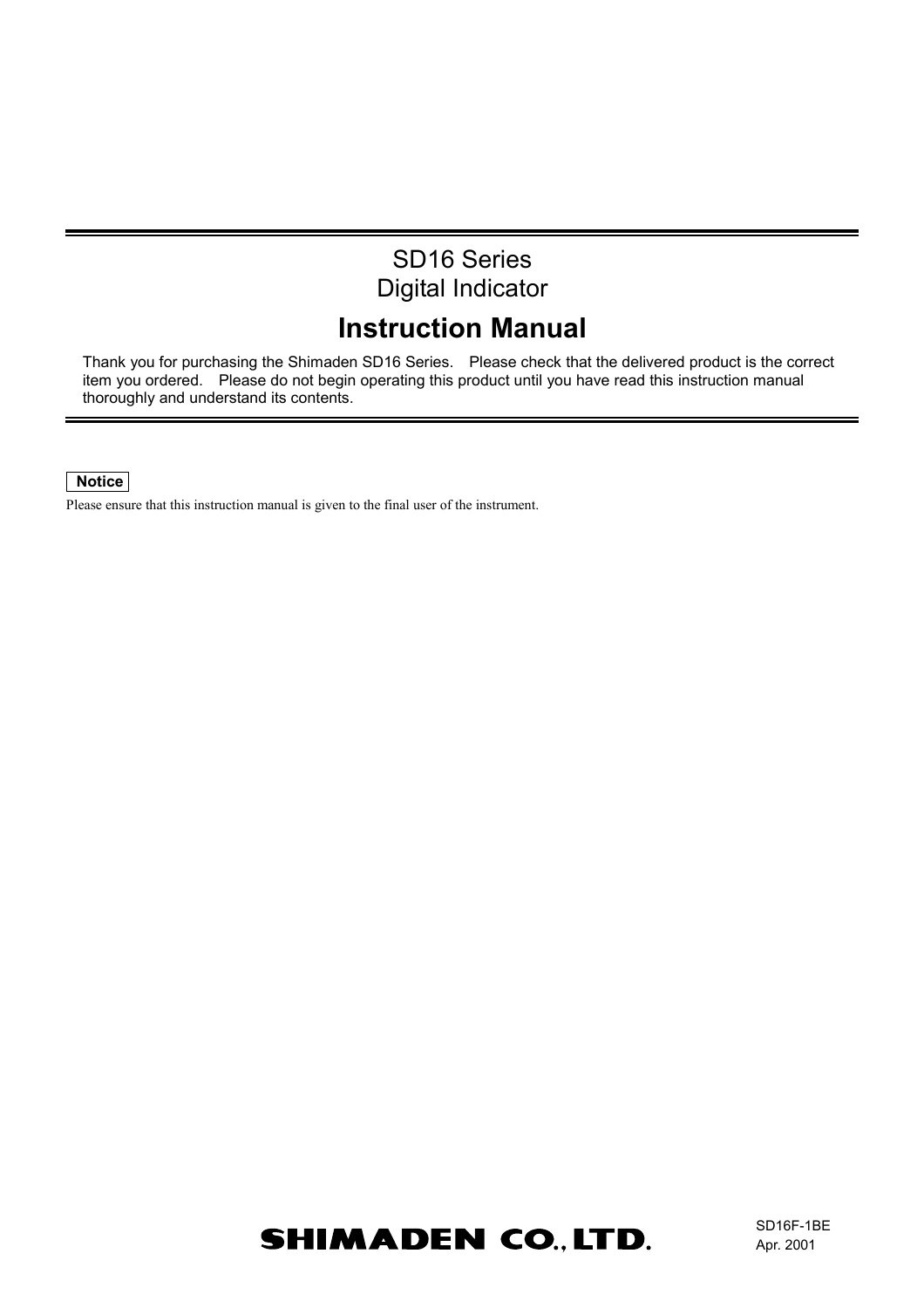# **Preface**

This instruction manual is meant for those who will be involved in the wiring, installation, operation and routine maintenance of the SD<sub>16</sub> series.

This manual describes items concerning safety cautions,

installation, wiring, functions and operating method for SD16 series. Always keep this manual close at hand when handling this instrument.

Please observe the descriptions in this manual whenever you use this instrument.

Matters of attention concerning safety, damages on machines and equipment, additional explanations and commentaries are described under the following headings.

# **WARNING**

Items concerning matters that may lead to an accident involving human injury or death, if the warning is not observed.

# **CAUTION**

Items concerning matters that may lead to an accident involving damages to machines or equipment, if the caution is neglected.

# **Note**

Additional explanations and commentaries.

The symbol  $\mathcal{Q}$  expresses the terminal of protective conduction. Please make sure to arrange wire connection for grounding.

# **Safety Cautions**

# **WARNING**

SD16 series indicator is designed to indicate temperature, humidity and other physical data of general industrial equipment. Do not apply this instrument to other objects in a way that may give grave effects on safety of human life. For such uses involving possible risks, proper safety measures have to be provided. In case of an accident by operation without safety countermeasures, sellers shall not take any responsibility.

# **WARNING**

• In using this product, be certain to house it, for example, in a control panel so that the terminals cannot come into contact with personnel.

• Do not take this instrument out of the case or put your hand or any conductor inside the case. Such conduct may lead to an accident which endangers life or causes serious injury due to electric shock.

• Do not fail to ground the earthing terminal in use.

# **CAUTION**

To avoid damage to the connected equipment, facilities or the product itself due to a fault of the product, safety countermeasure must be taken before usage, such as proper installation of the fuse and the overheating protection device. No warranty, express or implied, is valid in the case of usage without having implemented proper safety countermeasures.

# **CAUTION**

• Regarding the alert symbol mark  $\triangle$  on the plate attached to this instrument:

On the terminal nameplate attached to the case, an alert symbol  $\triangle$  is printed. This is to give a caution not to touch the electrical charging part when power is being supplied so as to avoid the risk of electrical shock.

Install a switch or breaker on the external source power circuit connecting to the source power terminal as a means of shutting down the power.

The switch or breaker should be installed adjacent to the instrument at a position which allows easy access of the operator. Put up a sign indicating that this switch is for shutting down the power of the instrument.

• Regarding the fuse:

Since this instrument has no built-in fuse, make sure to install a fuse in the electric circuit connecting to the source power terminal.

Install the fuse at a position between the switch or breaker and the instrument and attach it to the L side of the source power terminal.

Fuse Rating: 250V AC 1.0A/Time-lag(T), Low-breaking capacity (L)

- Use a fuse which meets the requirements of IEC127.
- The load of voltage and current to be applied to the output terminal (analog output) and the alarm terminal have to be within the rated range. If the range is exceeded, the instrument will overheat and, as a result, there is a risk of the instrument being damaged and the life reduced.
	- As for the rating, please refer to "7. Specification" on page 8.

The unit connected to the output terminal should conform to the requirements of IEC1010.

Do not apply over-rated voltage or current to the input  $\bullet$ terminal. There is a risk of the instrument being damaged and the life reduced.

As for the rating, please refer to "7. Specification" on page 8.

In case the input type is voltage (mV or V) or current (4  $\sim$ 20mA), the unit connected to the output terminal should conform to the requirements of IEC1010.

- The instrument has a ventilating hole for heat radiation. Take care to prevent metal or other foreign matter from obstructing it. It will cause damages to the instrument and may even result in fire.
- Do not block the ventilating hole. Also avoid dust accumulation. Any rise in temperature or insulation failure may result in a shortening of the life of product and/or problems with the product. As for the clearance space for installing the instrument, refer to "2-3 External dimensions and panel cutout" on page 4.
- Repeating withstanding tests on voltage, noise, surging may lead to deterioration of the instrument. Please be careful.
- Strictly refrain from remodeling and using the instrument improperly.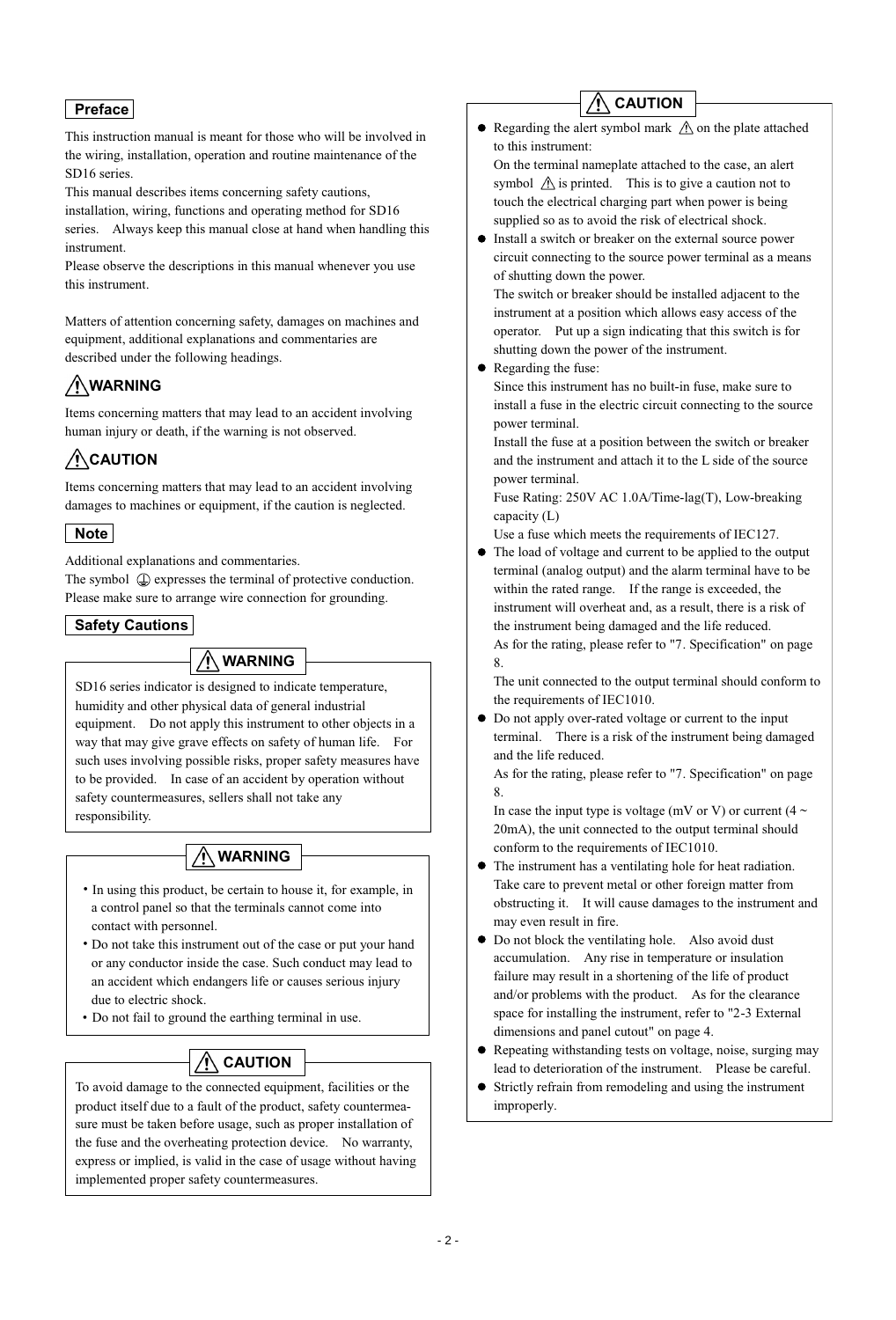# **CONTENTS**

Page

# **1. Introduction**

#### **1-1. Check before use**

The instrument passes thorough quality checks before shipment. When the instrument is delivered, please confirm the type code number, then check the external conditions and the list of accessories. Make sure that there are no apparent damages or discrepancies.

Confirmation of the type code: Collate the type code printed on the label attached to the packing case with the following schema and confirm that the delivered goods meet your order.



**Note:** Contact our representative concerning any problems with the product, accessories or related items.

## **1-2. Caution for use**

- (1) Avoid operating keys of the front panel with hard or sharp objects or motions. Lightly touch the operating keys with finger tip for operation.
- (2) When cleaning, do not use solvent like thinner. Wipe the instrument with dry cloth lightly.

## **2. Installation and wiring**

## **2-1. Installation site (environmental conditions)**

**CAUTION**

Do not install the instrument at a place of environmental conditions as listed below. Otherwise, it will cause damages to the instrument and may even result in fire.

- (1) Where flammable or corrosive gas, oil soot or dust that deteriorates insulation is generated or abundant.
- (2) Where ambient temperature is below −10°C or above 50°C.
- (3) Where ambient humidity is higher than 90% RH, or below dew point.
- (4) Where strong vibrations or impact is generated or transferred.
- (5) Where there is a high-tension electrical circuit in the neighborhood, or induction interference.
- (6) Where under exposure to direct sun light or dew drops.
- (7) Where the elevation is higher than 2000m.
- (8) Outdoors

**Note:** The environmental conditions belong to the installation category II of IEC 664 and the degree of pollution is 2.

#### **2-2. Mounting**

- (1) Cut a fitting hole by referring to the panel cutout plan in item  $2 - 3$
- (2) Applicable thickness of the panel is  $1.0 \sim 4.0$ mm.
- (3) The instrument has catching claws to fix it in position. Just push it in from the front panel.

**Note:** SD16 is a panel installation type indicator. When the instrument is used, make sure to mount it on a panel.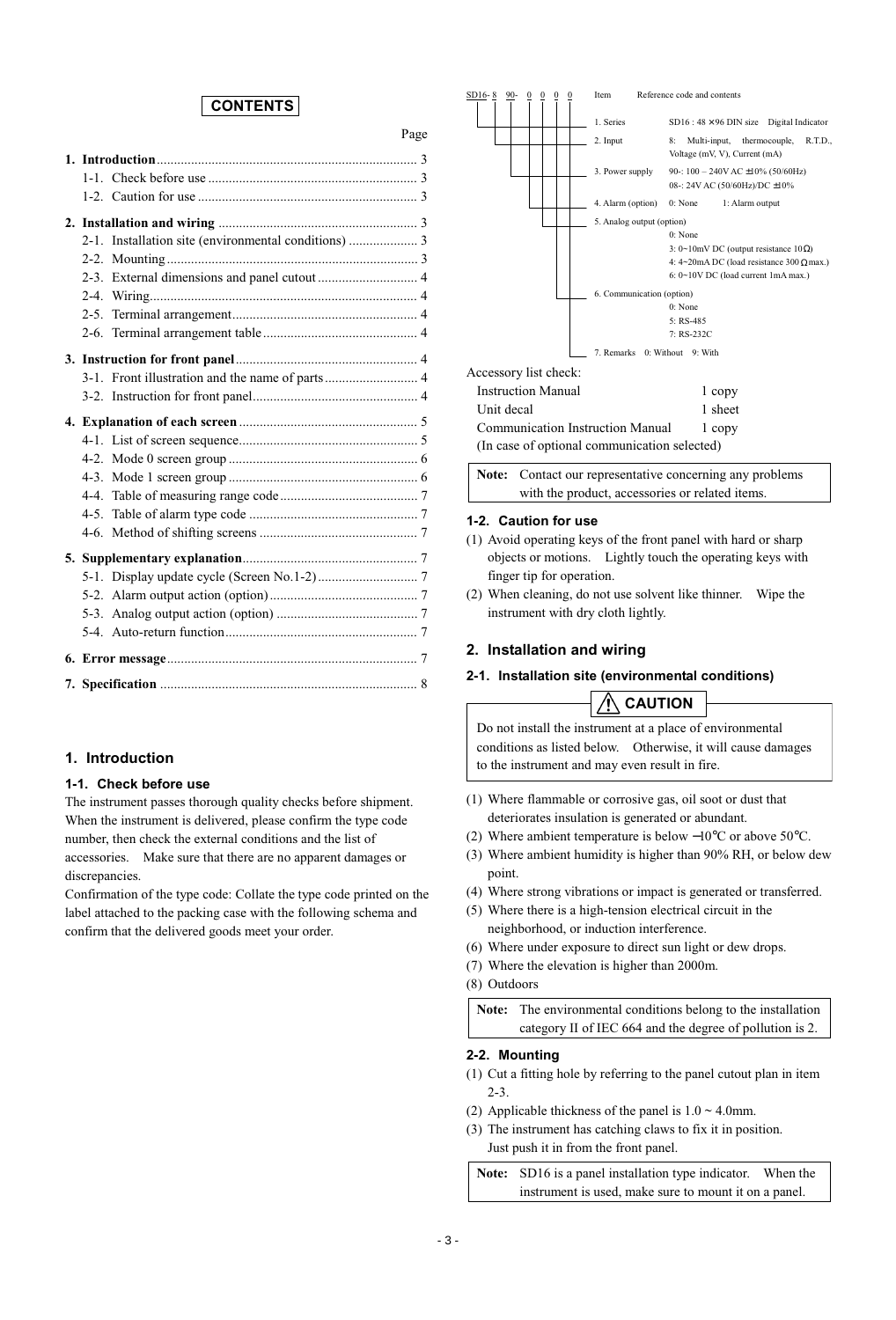### **2-3. External dimensions and panel cutout**





### **2-6. Terminal arrangement table**

| Name of terminal and contents                         | <b>Terminal</b><br>No. |
|-------------------------------------------------------|------------------------|
| Power supply terminal                                 | $1 - 2$                |
| $100 - 240V$ AC ± $10\%$ 50/60Hz 11VA                 |                        |
| 24V DC 7W/24V AC ± 10% 50/60Hz 11VA                   |                        |
| Protective conductor terminal $(\perp)$ )             | 3                      |
| Input terminal                                        |                        |
| Voltage $(V)$ Current: +                              | 5                      |
| R.T.D. A, thermocouple/voltage $(mV)$ : +             | 6                      |
| R.T.D. B, thermocouple/voltage $(mV, V)$ current: $-$ |                        |
| R.T.D. B                                              | 9                      |
| Alarm output (option) terminal                        |                        |
| COM contact point rating 240V AC, 1.5A (load          |                        |
| resistance)                                           | 11                     |
| AI.1                                                  | 12                     |
| AI.2                                                  | 13                     |
| SG SG<br>Communication (option) terminal              | 15                     |
| $SD, +$                                               | 16                     |
| RD, –                                                 | 17                     |
| Analog output (option) terminal<br>$^{+}$             | 18                     |
|                                                       | 19                     |

**Note:** In case of thermocouple, voltage and current input, keep terminal No. 9 open.

### **3. Instruction for front panel**

## **3-1. Front illustration and the name of parts**

 $\widehat{\mathcal{O}}$  $\frac{1}{2}$ ののの

### **Name of each part**

- $\mathfrak D$  Display part for measured value
- LED for monitoring  $^{\circledR}$
- Key switch operating part 3

#### **3-2. Instruction for front panel**

- : Display part for measured value (red) 1
	- Mode 0, Current PV value is displayed on the basic screen.
	- Type of parameters is displayed on each parameter character screen.
	- Set value is displayed on each parameter setting screen.

## : LED for monitoring 2

- (1)AL1 (Alarm 1) output monitoring LED (red)
- LED lights when an assigned alarm is ON.
- (2)AL2 (Alarm 2) output monitoring LED (red)
- LED lights when an assigned alarm is ON.
- (3) SET (parameter setting) monitoring LED (green) LED lights when screen display is other than the basic screen.
- (4) COM (communication) monitoring LED (green) LED lights when communication mode is on remote control.

### : Key switch operating part 3

- (1)  $\odot$  (Parameter key)
	- By pressing this key, display changes from a screen to the next in each screen group.
	- By pressing this key for 3 seconds or longer, the key works as the shifting key to shift the screen from the basic screen of Mode 0 screen group to the initial parameter screen of Mode 1 screen group.
- (2)  $\odot$  (down) key
	- By pressing this key on each screen, the decimal point of the last digit blinks and the data value is decreased or the decimal point shifts downward.
- $(3)$  (up) key
	- By pressing this key on each screen, the decimal point of the last digit blinks and the data value is increased or the decimal point shifts upward.
- (4) **ENT** (entry/register key)
	- This key works for mutual shifting between the parameter character display screen and the parameter setting screen. (when light of the decimal point of the last place is OFF)
	- On each screen of Mode 0 and Mode 1 screen groups, the data changed by the  $\odot$  or  $\odot$  key is established. (when light of the decimal point of the last place is also OFF)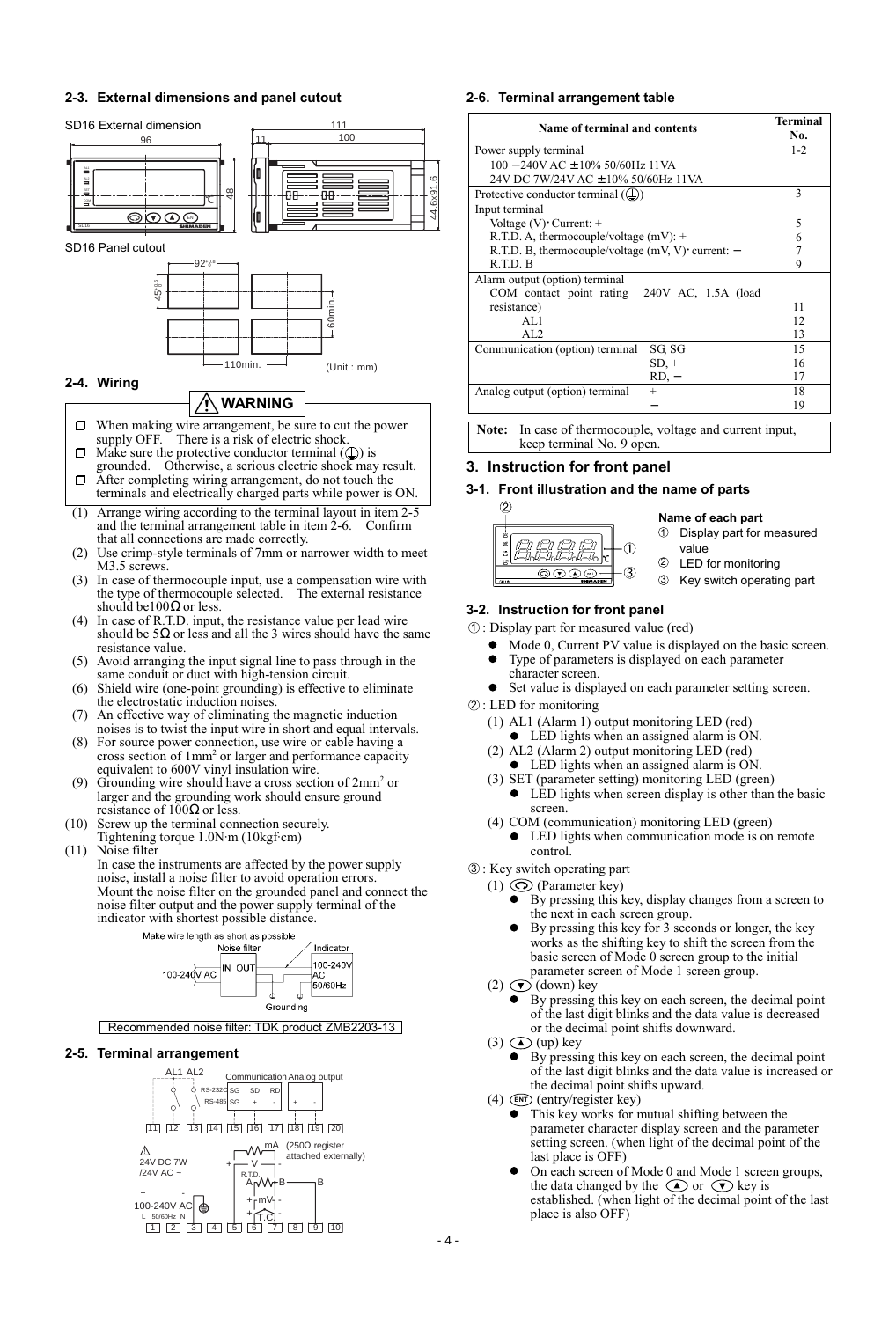# **4. Explanation of each screen**

# **4-1. List of screen sequence**

|                     | Mode 0 screen group                                                                  |                             | Mode 1 screen group                                                             |
|---------------------|--------------------------------------------------------------------------------------|-----------------------------|---------------------------------------------------------------------------------|
| Basic screen PV     | 0-0<br>Press o key for 3 seconds<br>250<br>⊙                                         | Parameter head screen       | $1 - 0$<br>$F \ddot{R} F R$<br>⊙                                                |
| PV bias             | 0-1<br>তম<br>$\overline{b}$<br>$\mathbb{Z}$<br>(ENT)<br>⊙<br>⊚                       | Key lock                    | $1 - 1$<br>$L$ oc $F$<br>aFF<br><b>ENT</b><br>$_{\odot}$<br>⊙                   |
| PV filter           | 0-2<br>स्थि<br>$\varSigma$<br>$\mathcal{F}$<br>(ENT)<br>⊙<br>⊙                       | Display update cycle        | $1 - 2$<br>$\mathbb{Z}51$<br>35P<br>(ENT)<br>ಾ<br>⊚                             |
| Alarm 1 level value | $0 - 3$<br>1200<br>$\overline{\mathcal{H}}$<br><b>ENT</b><br>$\frac{1}{2}$<br>⊙      | Measuring range             | $1 - 3$<br>$\sigma$ s l<br>$\sqrt{F}$<br>(ENT)<br>$\overline{\circ}$<br>⊙       |
| Alarm 2 level value | ⊙<br>$0 - 4$<br>$\sigma$ .<br>$\sum_{i=1}^{\infty}$<br>$-Bt$<br><b>ENT</b><br>⊙      | Input unit                  | $1 - 4$<br><b>Heilk</b><br>ENT<br>Ċ<br>$\circledcirc$<br>$^\copyright$          |
|                     | ⊙                                                                                    | Input scaling dp            | $1 - 5$<br><b>COOCI</b><br>27<br><b>ENT</b><br>⊙<br>⊙                           |
|                     | To 0-0 screen                                                                        | Input scaling lower limit   | $1 - 6$<br><u>प्रद्यान</u><br>(ENT)<br>$\overline{1}$                           |
|                     |                                                                                      | Input scaling higher limit  | ⊙<br>⊙<br>$1 - 7$<br><u>h</u><br>(ENT)<br>يتعيقوا                               |
|                     |                                                                                      | Alarm 1 code                | ⊙<br>⊙<br>$1 - 8$<br>$R$ <i>icd</i><br>(ENT)<br>මි                              |
|                     |                                                                                      | Alarm 1 hysterisis          | ⊙<br>$1 - 9$<br>87755<br>S<br>S<br>(ENT)                                        |
|                     |                                                                                      | Alarm 2 code                | ⊙<br>$1 - 10$<br>$B \vec{e}$ cd<br>(ENT)                                        |
|                     |                                                                                      | Alarm 2 hysterisis          | ತ<br>⊙<br>$1 - 11$<br><b>Achs</b><br>(ENT)                                      |
|                     |                                                                                      | Analog scaling lower limit  | S<br>©<br>⊙<br>$1 - 12$<br>ENT                                                  |
|                     |                                                                                      |                             | $\frac{7}{2}$<br>$H_{\mathcal{O}}$<br>يز .<br>⊙<br>$1 - 13$                     |
|                     |                                                                                      | Analog scaling higher limit | 70<br>$H_2 - H$<br>(ENT)<br>⊙<br>⊙<br>$1 - 14$                                  |
|                     |                                                                                      | Communication mode          | Laivi<br>ENT)<br>$\overleftarrow{\odot}$<br>⊙<br>$1 - 15$                       |
|                     |                                                                                      | Communication address       | Rddr<br><b>ENT</b><br>⊙<br>ာ<br>$1 - 16$                                        |
|                     |                                                                                      | Communication data          | $\eta\varepsilon$<br>$  \, dBER$<br>(ENT)<br>⊙<br>∞<br>$1 - 17$                 |
|                     |                                                                                      | Start character             | SE<br>5chR<br>۸<br>(ENT)<br>⊙<br>⊙                                              |
|                     | Note: Each screen is classified by the screen frame as follows.                      | Communication speed         | $1 - 18$<br><b>16PS</b><br>(ENT)<br>⊙<br>⊙                                      |
|                     | Screen always displayed by key operation                                             | Delay time                  | $1 - 19$<br>80.<br>dELY<br>(ENT)<br>$\odot$<br>⊙                                |
|                     | Screen displayed or not displayed depending<br>on the setting of measuring range     |                             | To1-0 screen                                                                    |
|                     | Screen displayed when options of alarm,<br>communication and analog output are added |                             | Note: When the type of alarm is changed,<br>the setting values are initialized. |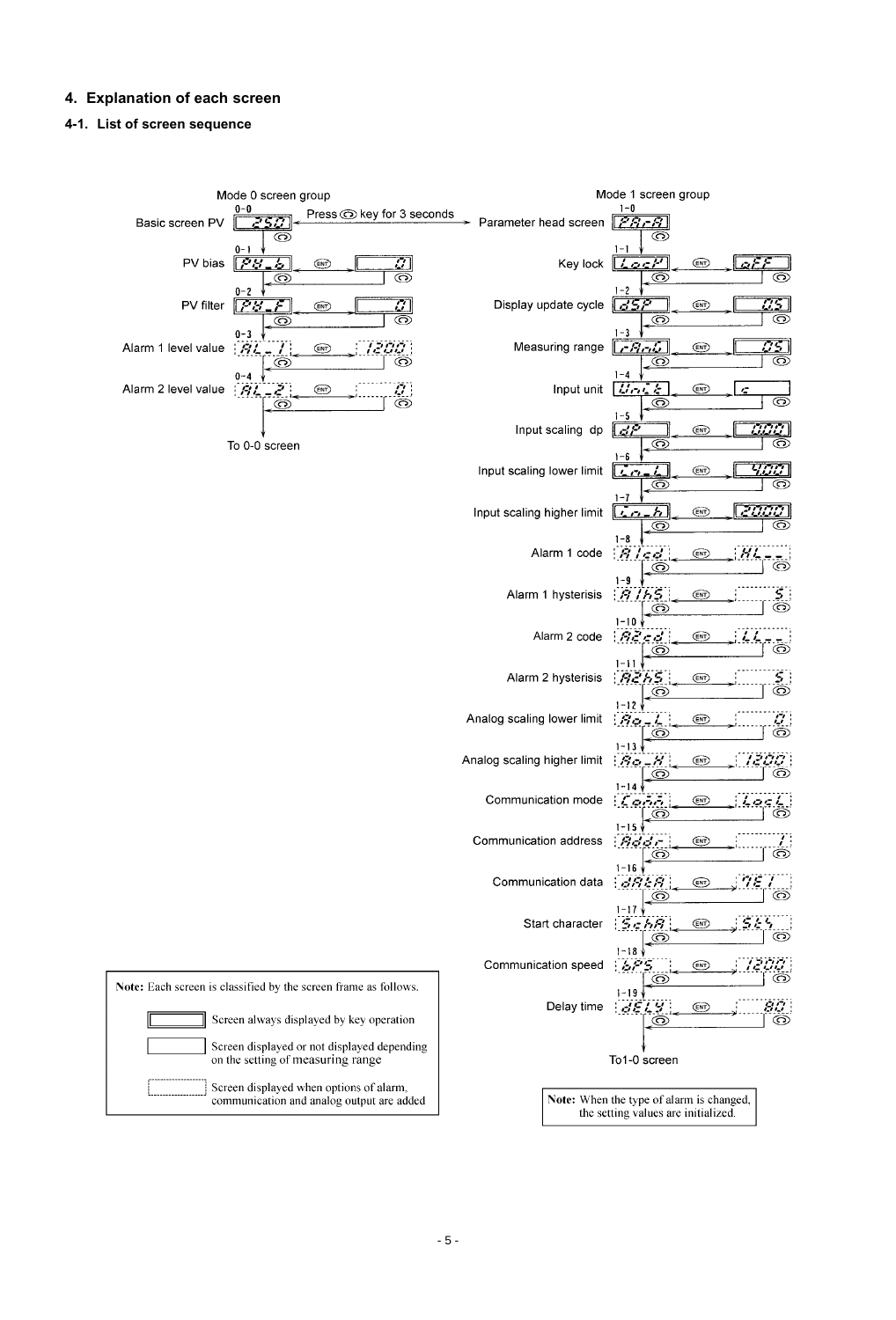# **4-2. Mode 0 screen group**

| 0-0<br>⊙<br>$0 - 1$                 | Basic screen<br>Current PV value is indicated.<br>PV bias value setting screen                                                                                                                                                                                                                                                                                 | $1 - 9$<br>Ŧ.                               | Alarm 1 hysterisis<br>Initial value: 5 unit,<br>Setting range: $1 \sim 999$ unit<br>This screen is for setting Alarm 1 hysterisis.<br>In case of the system without alarm option, this screen is<br>not displayed.                                                                                                                                                                                           |
|-------------------------------------|----------------------------------------------------------------------------------------------------------------------------------------------------------------------------------------------------------------------------------------------------------------------------------------------------------------------------------------------------------------|---------------------------------------------|--------------------------------------------------------------------------------------------------------------------------------------------------------------------------------------------------------------------------------------------------------------------------------------------------------------------------------------------------------------------------------------------------------------|
|                                     | Initial value: 0 or 0.0, Setting range: $-200 \approx 200$ unit<br>Used for compensating input errors by sensor, etc.<br>When bias is applied, compensated PV indication value is<br>displayed.                                                                                                                                                                | $1 - 10$<br>$R2$ of $\mid$                  | Alarm 2 code<br>Initial value: LL<br>Selected from alarm type code table in item 4-5.<br>In case of the system without alarm option, this screen is<br>not displayed.                                                                                                                                                                                                                                        |
|                                     | PV filter time setting<br>Initial value: 0 second<br>Setting range: $0 \sim 100$ seconds<br>Used for reducing the effect of excessive input fluctuation<br>and repeating noise.                                                                                                                                                                                | $1 - 11$<br><i><b>A2653</b></i><br>ಾ        | Alarm 2 hysterisis<br>Initial value: 5 unit,<br>Setting range: $1 \sim 999$ unit<br>This screen is for setting Alarm 2 hysterisis.<br>In case of the system without alarm option, this screen is<br>not displayed.                                                                                                                                                                                           |
|                                     | Alarm 1 level setting screen<br>This screen is displayed when the following setting code is<br>selected on the code selection screen of Mode 1 setting<br>screen. On this screen, setting of alarm action point is<br>available.<br>In case of the system without alarm option, this screen is<br>not displayed.                                               | $1 - 12$<br>$\overline{\mathcal{B}}$ o (L.) | Analog output lower limit value scaling<br>Initial value: Measuring range lower limit value<br>Setting range: Lower limit $\sim$ higher limit of measuring<br>range<br>Setting of lower limit value of analog output scaling is<br>made.<br>Span with higher limit value $= 1$ count<br>Reverse scaling is possible.<br>In case of the system without analog output option, this<br>screen is not displayed. |
|                                     | Alarm type<br>Code<br><b>Initial value</b><br><b>Setting range</b><br>$HL$ , $HL$ <sub>S</sub><br>Higher limit<br>Higher limit value<br>Within range<br>$LL$ <sub>, LL</sub> S<br>Lower limit<br>Within range<br>Lower limit value                                                                                                                             |                                             | For details, refer to item $4-6(5)$ .                                                                                                                                                                                                                                                                                                                                                                        |
| $0 - 4$                             | Alarm 2 level setting screen<br>Same as the above Alarm 1 setting screen                                                                                                                                                                                                                                                                                       | $1 - 13$<br>8e.K.                           | Analog output higher limit value scaling<br>Initial value: Measuring range higher limit value<br>Setting range: Lower limit $\sim$ higher limit of measuring                                                                                                                                                                                                                                                 |
| $1 - 0$<br><u> PREBI</u><br>$\odot$ | 4-3. Mode 1 screen group<br>Parameter initial screen<br>This is the heading screen of Mode 1.<br>Key lock mode setting screen<br>Initial value: OFF,<br>Setting range: OFF, ON                                                                                                                                                                                 |                                             | range<br>Setting of higher limit value of analog output scaling is<br>made.<br>Span with lower limit value $= 1$ count<br>Reverse scaling is possible.<br>In case of the system without analog output option, this<br>screen is not displayed.<br>For details, refer to item $4-6(5)$ .                                                                                                                      |
|                                     | When key lock ON is set, data is protected and cannot be<br>changed.<br>Indication renewal time setting screen<br>Initial value: 0.5 second<br>Setting range: $0.5 \sim 5.0$ seconds<br>Setting of the time of renewing PV value indication is made<br>on this screen. Time is set by every 0.5 second.                                                        |                                             | Communication mode<br>Initial value: Loc (local),<br>Setting range: Loc, Com<br>Communication mode is set.<br>Front key operation can change Com $\rightarrow$ Loc only.<br>For details, refer to separate Instruction Manual for<br>communication.<br>In case of the system without communication option, this                                                                                              |
| 1–3                                 | Measuring range selecting screen<br>Initial value: 05<br>Setting is made by selecting the code from the measuring<br>range code table in item 4-4.                                                                                                                                                                                                             | $1 - 15$<br>Rddr.                           | screen is not displayed.<br>Communication address<br>Initial value: 1.<br>Setting range: $1 \sim 255$<br>When plural machine is connected, the number of the<br>machines is set.<br>For details, refer to separate Instruction Manual for                                                                                                                                                                    |
| Meri k<br>⊙                         | Input unit setting screen<br>Unit selection: $^{\circ}$ C or $^{\circ}$ F<br>Initial value: $\mathrm{C}$ .<br>The input unit is selected.<br>In case of linear input $(mV, V, mA)$ , this screen is not<br>displayed.                                                                                                                                          |                                             | communication.<br>In case of the system without communication option, this<br>screen is not displayed.                                                                                                                                                                                                                                                                                                       |
|                                     | Input scaling decimal point position<br>Initial value: 0.0<br>Setting range: No decimal point, 0.0, 0.00, 0.000<br>The decimal point setting is made at the time of linear input<br>$(mV, V, mA)$ scaling.<br>For sensor input, this setting is not possible, where<br>monitoring only will do.                                                                | $1 - 16$                                    | Communication data<br>Setting range: 7E1, 8N1<br>Initial value: 7E1,<br>Setting of communication data format is set.<br>For details, refer to separate Instruction Manual for<br>communication.<br>In case of the system without communication option, this<br>screen is not displayed.                                                                                                                      |
|                                     | Input scaling lower limit<br>Setting range: $-1999 \sim 9999$ units<br>Initial value: 0.0,<br>The lower limit value setting is made at the time of linear<br>input (mV, V, mA) scaling.<br>The span with the higher limit = $10 \approx 5000$ counts<br>Reverse scaling is possible.<br>For sensor input, this setting is not possible, where                  | $1 - 17$                                    | Start character<br>Initial value: STX,<br>Setting range: STX, ATT<br>The character at the head of communication is set.<br>For details, refer to separate Instruction Manual for<br>communication.<br>In case of the system without communication option, this<br>screen is not displayed.                                                                                                                   |
|                                     | monitoring only will do.<br>For details, refer to item $4-6(4)$ .<br>Input scaling higher limit<br>Initial value: 100.0                                                                                                                                                                                                                                        | $1 - 18$<br>625.                            | Communication speed<br>Initial value: 1200bps<br>Setting range: 1200, 2400, 4800, 9600, 19200bps<br>Transmitting speed of communication data is set.<br>For details, refer to separate Instruction Manual for                                                                                                                                                                                                |
|                                     | Setting range: $-1999 \sim 9999$ units<br>The higher limit value setting is made at the time of linear<br>input (mV, V, mA) scaling.<br>The span with the lower limit = $10 \approx 5000$ counts<br>Reverse scaling is possible.<br>For sensor input, this setting is not possible, where<br>monitoring only will do.<br>For details, refer to item $4-6(4)$ . | $1 - 19$<br>3E L S                          | communication.<br>In case of the system without communication option, this<br>screen is not displayed.<br>Delay time<br>Initial value: 80,<br>Setting range: $0 \sim 500$<br>The delay time from receipt of communication command<br>till starting transmission is set.                                                                                                                                      |
|                                     | Alarm 1 code<br>Initial value: HL<br>Selected from alarm type code table in item 4-5.<br>In case of the system without alarm option, this screen is<br>not displayed.                                                                                                                                                                                          |                                             | Delay time = $0.1 \times$ Setting value (in milli-second)<br>For details, refer to separate Instruction Manual for<br>communication.<br>In case of the system without communication option, this<br>screen is not displayed.                                                                                                                                                                                 |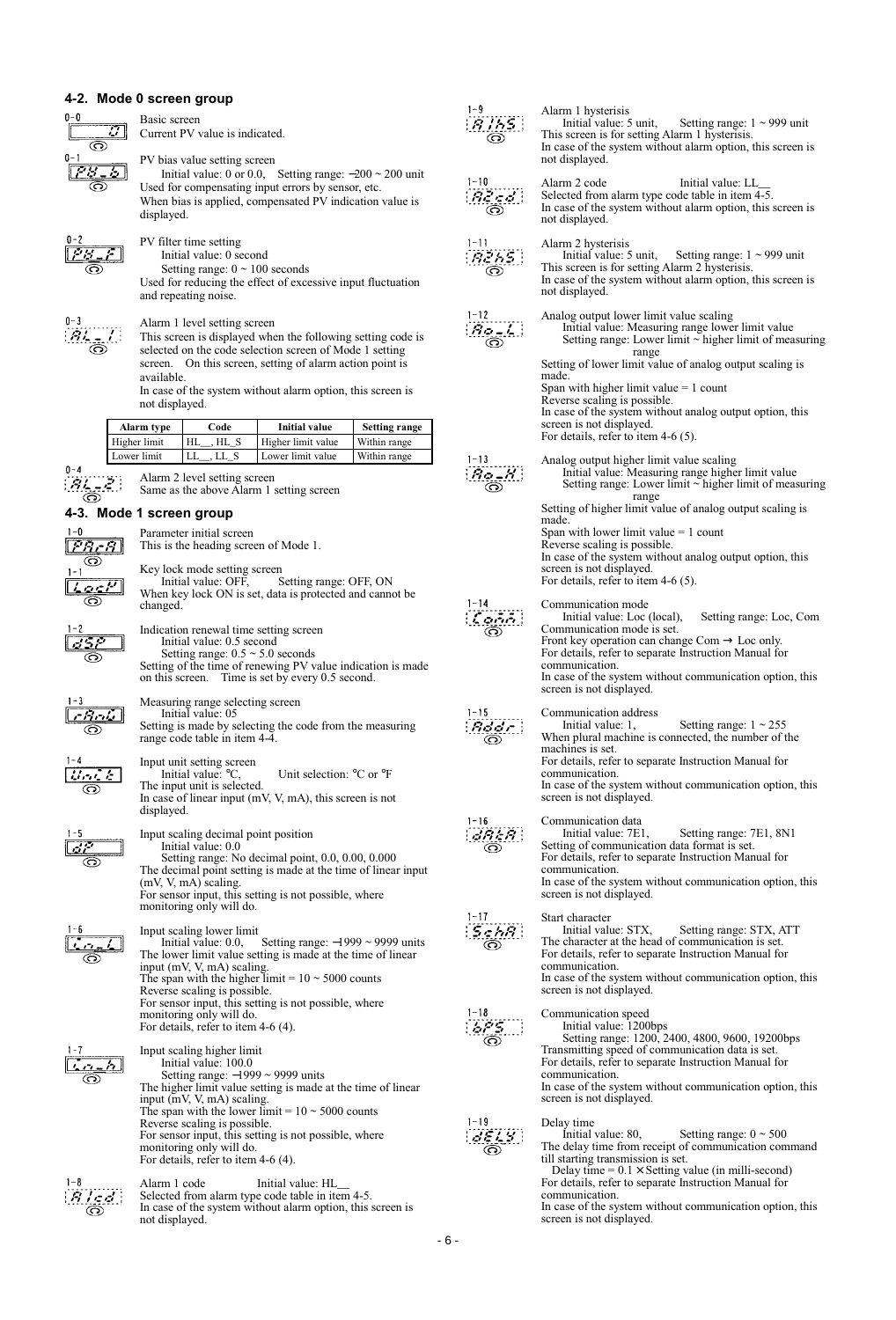#### **4-4. Table of measuring range code**

|                                                                                                                                              |                              |                                | <b>Measuring range</b>                         |                                               |  |  |  |
|----------------------------------------------------------------------------------------------------------------------------------------------|------------------------------|--------------------------------|------------------------------------------------|-----------------------------------------------|--|--|--|
|                                                                                                                                              | Input type                   | Code                           | $^{\circ}C$                                    | $\circ$ F                                     |  |  |  |
|                                                                                                                                              | B                            | 01                             | $\theta$<br>1800<br>$\widetilde{\phantom{m}}$  | 3300<br>$\Omega$<br>$\tilde{\phantom{a}}$     |  |  |  |
|                                                                                                                                              | R                            | $\overline{C}$                 | $\theta$<br>1700<br>$\tilde{\phantom{a}}$      | 3100<br>$\theta$<br>$\tilde{}$                |  |  |  |
|                                                                                                                                              | S                            | 73                             | $\theta$<br>1700<br>$\tilde{\phantom{a}}$      | 3100<br>$\theta$<br>$\widetilde{\phantom{m}}$ |  |  |  |
|                                                                                                                                              | K                            | 54                             | $-199.9$<br>800.0<br>$\tilde{\phantom{a}}$     | $-300$<br>1500<br>$\tilde{\phantom{a}}$       |  |  |  |
|                                                                                                                                              | K                            | S,                             | 1200<br>$\theta$<br>$\tilde{\phantom{a}}$      | 2200<br>$\theta$<br>$\tilde{\phantom{a}}$     |  |  |  |
| Thermo-                                                                                                                                      | E                            | <u> 06</u>                     | $\theta$<br>700<br>$\tilde{\phantom{a}}$       | $\theta$<br>1300<br>$\tilde{\phantom{a}}$     |  |  |  |
| couple                                                                                                                                       | J                            | rr.<br>້                       | $\Omega$<br>600<br>$\tilde{\phantom{a}}$       | 1100<br>$\Omega$<br>$\tilde{\phantom{a}}$     |  |  |  |
|                                                                                                                                              | T                            | œ                              | $-199.9$<br>300.0<br>$\widetilde{\phantom{m}}$ | $-300$<br>600<br>$\tilde{\phantom{a}}$        |  |  |  |
|                                                                                                                                              | N                            | 63                             | 1300<br>$\theta$<br>$\tilde{\phantom{a}}$      | 2300<br>$\theta$<br>$\tilde{\phantom{a}}$     |  |  |  |
|                                                                                                                                              | $*1$<br>U                    | 13                             | $-199.9$<br>300.0<br>$\tilde{\phantom{a}}$     | $-300$<br>600<br>$\tilde{\phantom{a}}$        |  |  |  |
|                                                                                                                                              | $*1$<br>L                    | $\overline{\phantom{a}}$<br>,, | 600<br>$\theta$<br>$\tilde{\phantom{a}}$       | 1100<br>$\theta$<br>$\tilde{\phantom{a}}$     |  |  |  |
|                                                                                                                                              | *2 WRe5-26                   | 12                             | $\Omega$<br>2300<br>$\tilde{\phantom{a}}$      | 4200<br>$\Omega$<br>$\tilde{\phantom{a}}$     |  |  |  |
| R.T.D.                                                                                                                                       | Pt100                        | 37                             | $-200$<br>600<br>$\tilde{\phantom{a}}$         | $-300$<br>1100<br>$\tilde{\phantom{a}}$       |  |  |  |
|                                                                                                                                              |                              | 52                             | 100.0<br>$-100.0$<br>$\tilde{\phantom{a}}$     | $-150.0$<br>200.0<br>$\tilde{}$               |  |  |  |
|                                                                                                                                              | $0 \sim 10$ mV               | 77                             |                                                | Initial value: $0.0 \sim 100.0$               |  |  |  |
|                                                                                                                                              | $0 \sim 5V$                  | 81                             | Scaling range: $-1999 \sim 9999$ count         |                                               |  |  |  |
| Voltage                                                                                                                                      | $1 \sim 5V$                  | 82                             | Span: $10 \sim 5000$ count                     |                                               |  |  |  |
|                                                                                                                                              | $0 \sim 10V$                 | 83                             |                                                |                                               |  |  |  |
| Current                                                                                                                                      | $4 \sim 20 \text{mA}$        | 95                             |                                                |                                               |  |  |  |
| Thermocouple:                                                                                                                                |                              |                                | B, R, S, K, E, J, T, N: JIS/IEC                |                                               |  |  |  |
| *1 Thermocouple                                                                                                                              |                              | U, L: DIN43710                 |                                                |                                               |  |  |  |
| *2 Thermocouple                                                                                                                              |                              |                                | WRe5-26: Hoskins product                       |                                               |  |  |  |
|                                                                                                                                              | R.T.D. Pt100:<br>New JIS/JEC |                                |                                                |                                               |  |  |  |
| When the measuring range is changed, data related to measuring range,<br>Note:<br>such as set value and alarm setting value are initialized. |                              |                                |                                                |                                               |  |  |  |

#### **4-5. Table of alarm type code**

| Alarm code can be assigned each for AL 1 and AL 2 independently.              |                            |                   |                         |                                                                          |
|-------------------------------------------------------------------------------|----------------------------|-------------------|-------------------------|--------------------------------------------------------------------------|
| Alarm<br>code                                                                 | Alarm type                 | Inhibit<br>action | *1<br>Communic<br>ation | <b>Remarks</b>                                                           |
| <b>HL</b>                                                                     | Higher                     | No                |                         |                                                                          |
| $HL_S$                                                                        | limit<br>absolute<br>value | Yes               | 2                       | Output ON, also in case of sensor<br>breakage or higher limit scale-over |
| LL.                                                                           | Lower limit                | No                |                         | Output ON, also in case of lower                                         |
| absolute<br>LL S<br>value                                                     |                            | Yes               | $\overline{4}$          | limit scale-over                                                         |
| *1 During communications, Read and Write become possible at the above values. |                            |                   |                         |                                                                          |

# **4-6. Method of shifting screens**

- (1) Method of shifting between Mode 0 screen group and Mode 1 screen group
	- $\bullet$  By pressing the  $\circledcirc$  key on the basic screen for 3 seconds or longer, the display changes to the parameter heading screen of Mode 1 screen group. To return to the basic screen, keep pressing the key again for 3 seconds or longer.

| 0-0 Basic screen | 1-0 Parameter head screen                                                 |
|------------------|---------------------------------------------------------------------------|
|                  | $\sqrt{25}$ $\leftarrow$ $\odot$ key 3 sec. $\rightarrow$ $\sqrt{25 - 7}$ |

- (2) Method of shifting screen within Mode 0 screen group
	- $\bullet$  By each pressing of the  $\circled{C}$  key, screen shift takes place. When the light of decimal point of the lowest digit place is OFF, by each pressing of **ENT** key, the screen shifts alternately between the parameter character indicating screen and the parameter setting screen.
- (3) Method of shifting screen within Mode 1 screen group
	- By each pressing of the  $\bigcirc$  key, screen shift takes place. When the light of decimal point of the lowest digit place is OFF, by each pressing of **ENT** key, the screen shifts alternately between the parameter character indicating screen and the parameter setting screen.
- 
- (4) Method of setting input scaling screen in Mode 1 screen group On condition that "Lower limit value < Higher limit value", when the lower limit value is set with a difference less than 10 counts from that of the higher limit value, the higher limit value is forcibly changed to a new value at lower limit value plus 10 counts.

As a result, when the higher limit exceeds 9999 counts, it is changed to the value of the lower limit value minus 10 counts. Also, when a lower limit value is set at a value with a difference exceeding 5000 counts from the higher limit value, the higher limit value is forcibly changed to a new value at lower limit value plus 5000 counts (−5000 counts).

On condition that "Lower limit value < Higher limit value", when the higher limit value is set with a difference less than 10 counts from that of the higher limit value, the lower limit value is forcibly changed to a new value at higher limit value minus 10 counts.

As a result, when the lower limit exceeds −1999 counts, it is changed to the value of the higher limit value plus 10 counts. Also, when a higher limit value is set at a value with a difference exceeding 5000 counts from the lower limit value, the lower limit value is forcibly changed to a new value at higher limit value minus 5000 counts (+5000 counts).

On condition that "Lower limit value > Higher limit value", when the lower limit value is set with a difference less than 10 counts from that of the higher limit value, the higher limit value is forcibly changed to a new value at lower limit value minus 10 counts.

As a result, when the higher limit exceeds −1999 counts, it is changed to the value of the lower limit value plus 10 counts. Also, when a lower limit value is set at a value with a difference exceeding 5000 counts from the higher limit value, the higher limit value is forcibly changed to a new value at lower limit value minus 5000 counts (+5000 counts).

On condition that "Lower limit value > Higher limit value", when the higher

limit value is set with a difference less than 10 counts from that of the higher limit value, the lower limit value is forcibly changed to a new value at higher limit value plus 10 counts.

As a result, when the lower limit exceeds 9999 counts, it is changed to the value of the higher limit value minus 10 counts. Also, when the higher limit value is set at a value with a difference exceeding 5000 counts from the lower limit value, the lower limit value is forcibly changed to a new value at higher limit value plus 5000 counts (−5000 counts).

- (5) Method of setting analog output scaling screen in Mode 1 screen group
	- On condition that "Lower limit value < Higher limit value", when the lower limit value is set at the same value of the higher limit, the higher limit value is automatically changed to the lower limit value +1 count. As a result, when the higher limit exceeds the higher limit of the measuring range, it is changed to the value of lower limit −1 count.
	- On condition that "Lower limit value < Higher limit value", when the higher limit value is set at the same value of the lower limit, the lower limit value is automatically changed to the higher limit value −1 count. As a result, when the lower limit exceeds the lower limit of the measuring range, it is changed to the value of higher limit +1 count.
	- On condition that "Lower limit value > Higher limit value", when the lower limit value is set at the same value of the higher limit, the higher limit value is automatically changed to the lower limit value −1 count. As a result, when the higher limit exceeds the lower limit of the measuring range, it is changed to the value of lower limit +1 count.
	- On condition that "Lower limit value > Higher limit value", when the higher limit value is set at the same value of the lower limit, the lower limit value is automatically changed to the higher limit value +1 count. As a result, when the lower limit exceeds the higher limit of the measuring range, it is changed to the value of higher limit −1 count.

#### **5. Supplementary explanation**

#### **5-1. Display update cycle (Screen No.1-2)**

- Setting of PV display update cycle on the basic screen is made.
- The setting of value is made every 0.5 second.

#### **5-2. Alarm output action (option)**

- (1) Setting of alarm higher limit value
	- For setting the alarm higher limit value, the alarm hysterisis is set by selecting the higher limit alarm on the alarm code screen of Mode 1 screen group (when alarm option is attached).
	- The higher limit alarm is output when the process value exceeds the alarm level value. The output goes off when the process value comes down below the alarm level value minus the alarm hysterisis.
- Setting of alarm lower limit value
	- For setting the alarm lower limit value, the alarm hysterisis is set by selecting the lower limit alarm on the alarm code screen of Mode 1 screen group.
	- The lower limit alarm is output when the process value comes down below the alarm level value. The output goes off when the process value exceeds the alarm level value plus hysterisis.

#### **5-3. Analog output action (option)**

- The analog output is a function that outputs the analog voltage or analog current corresponding to the process value. They are used for input signal into a recorder and data accumulation equipment.
- Within the measuring range specified by the lower and higher limit value of the analog output scaling, analog output signal to correspond to the process value is available.



Scaling output diagram

#### **5-4. Auto-return function**

On any screen other than 0-0 basic screen, if no key operation is made for 3 minutes or longer, the screen shifts to the basic screen (auto-return).

#### **6. Error message**

Abnormal input of process value (indicated on the basic screen of Mode 0 screen group)

This message is indicated when the thermocouple or A of R.T.D. is  $\lfloor \textit{HBHH} \rfloor$ burnt out, also when PV value exceeds the higher limit of the measuring range by about 10%.  $7.111$ When PV value is below the lower limit of the measuring range by about 10%, by reason such as wrong polarity of input wiring. When the Pt B (terminal No. 7) wire breaks. When the cold junction (CJ) is abnormal on the higher side in  $\lceil \mathcal{L} \rfloor$ HH $\lceil \mathcal{L} \rfloor$ thermocouple input. When the cold junction (CJ) is abnormal on the lower side in  $\it{ILL}$ thermocouple input. When the B wire (terminal No.9) breaks, or when plural number of  $5 -$ wires out of  $A \cdot B \cdot B$  break. **Note:** When abnormality occurs, please contact our sales agent or to our business office directly.